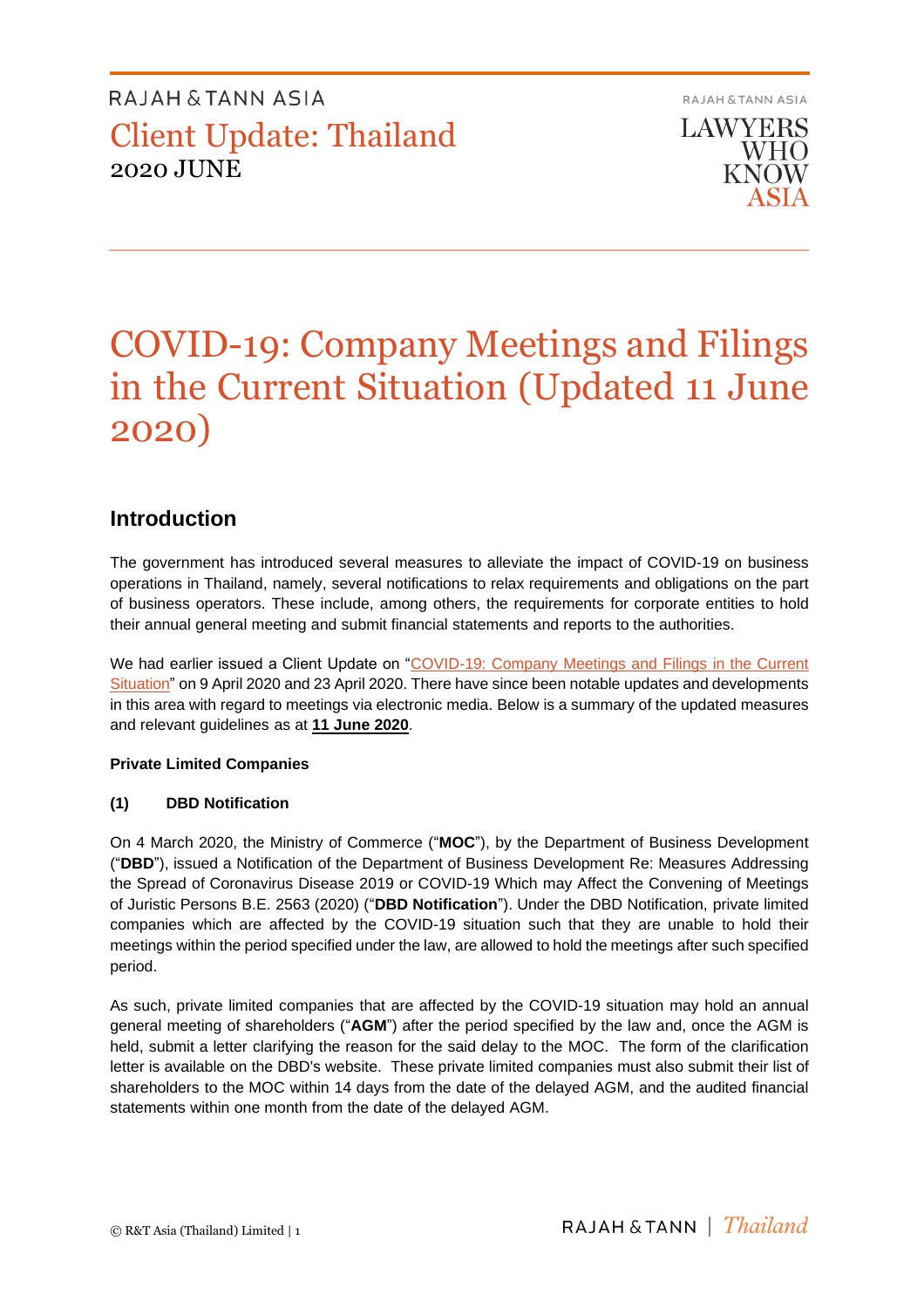

The DBD Notification does not contain an exemption from or mention the penalty on the delayed AGM or late mandatory filings. However, the DBD's Q&A on this matter suggests that the registrar of the DBD will consider the issue on a case-by-case basis. As such, it is advisable that, when the situation recovers, private limited companies should arrange their AGM as soon as possible.

It should be noted that, due to the state of emergency, from 1 April 2020, the filings of financial statements and lists of shareholders of a private limited company must be made via DBD e-Filing only pursuant to the Notification of the Department of Business Development Re: Filing of Financial Statements and List of Shareholders via DBD e-Filing B.E. 2563 (2020) ("**e-Filing Notification**").

### **(2) Meetings via Electronic Media (Updated)**

It is also relevant to note that, under the Emergency Decree on Meetings Via Electronic Media B.E. 2563 (2020) ("**Emergency Decree**") which was enforced on **19 April 2020**, private limited companies are entitled to conduct meetings via electronic media, and all the attendees may now attend the meeting from anywhere in the world. Therefore, as a result of the Emergency Decree, the requirements for a presence of 1/3 of the quorum and physical presence in Thailand are no longer required. This is a significant change from the previous law that was repealed and replaced by the Emergency Decree, under which at least 1/3 of the quorum must attend the meeting at the same place and all the attendees must physically be in Thailand during the time of the meeting.

In brief, under the Emergency Decree, a meeting can be conducted as follows:

- (a) The delivery of the invitation and supporting documents for a meeting may be made via electronic mail. In such a case, the person in charge of arranging the meeting is required to keep a copy of the invitation and supporting documents of the meeting as evidence (note that copies may be kept in the form of electronic data).
- (b) In the meeting via electronic media, the person in charge of arranging the meeting is required to:
	- (i) arrange for the attendees to identify themselves in order to participate in the meeting via electronic media, prior to the meeting;
	- (ii) arrange for the attendees to be able to vote, both by open and secret voting;
	- (iii) prepare the minutes of the meeting in writing;
	- (iv) arrange for the recording of audio or both audio and video, as the case may be, of every attendee for the duration of the meeting in the form of electronic data, except in the case of a confidential meeting; and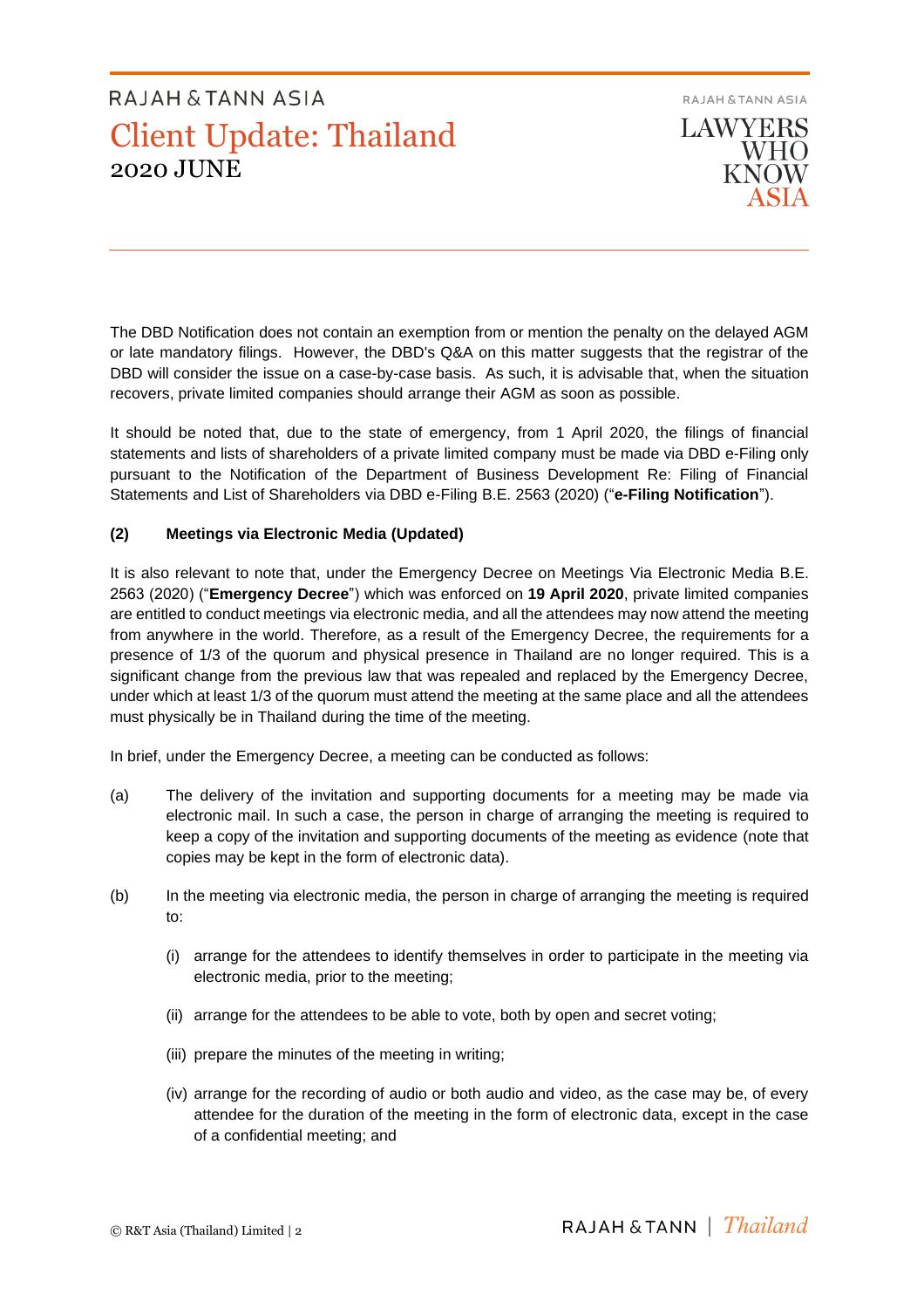

- (v) keep electronic traffic data of every attendee as evidence.
- (The data under (iv) and (v) must form part of the minutes of the meeting.)

It is still a requirement under the Emergency Decree that the meeting be in accordance with the standards for maintenance of security of meetings via electronic media prescribed by the Ministry of Digital Economy and Society ("**MDES**"). In this regard, the MDES has announced the MDES Notification on Standards for Maintenance of Security of Meetings Via Electronic Media B.E. 2563 (2020) ("**MDES Notification on E-meeting**") which was published in the Royal Gazette on 26 May 2020 and which came into force on **27 May 2020**. Any meetings via electronic media that have been arranged before the MDES Notification on E-meeting came into force must comply with the security standards pursuant to the Notification of Ministry of Information and Communication Technology Re: Security Policy and Standards of the Meeting via Electronic Media B.E. 2557 (2014) and the meeting must be completed no later than 60 days from the date on which the MDES Notification on E-meeting came into force.

The MDES Notification on E-meeting sets out standards that the relevant parties are required to put in place to arrange the meeting via electronic media. For more details please refer to our Client Update on ["New Security Standards for E-meetings"](https://www.rajahtannasia.com/media/3957/client_update_-_new_security_standards_for_e-meetings_.pdf) dated 11 June 2020.

It is not required that private limited companies' articles of association must allow, or be revised to allow, a meeting to be held via electronic media. A meeting via electronic media will be considered valid and effective provided that all the requirements in the above notifications are satisfied.

Separately, it is also worth noting that, despite the current situation, circular meetings, written resolutions or paper meetings are still prohibited under the law.

#### **Public Limited Companies**

#### **(1) DBD Notification**

Public limited companies are allowed under the DBD Notification to hold their AGM later than the period required under the law. Once the AGM is held, a letter clarifying the reason for the delay must be submitted to the MOC. Public limited companies must also submit the list of shareholders and the audited financial statements to the MOC within one month from the date of the delayed AGM.

From 1 April 2020, the filing of financial statements, lists of shareholders and the copy of the annual report and AGM minutes of a public limited company must be made via DBD e-Filing only pursuant to the e-Filing Notification.

### **(2) Meeting via Electronic Media**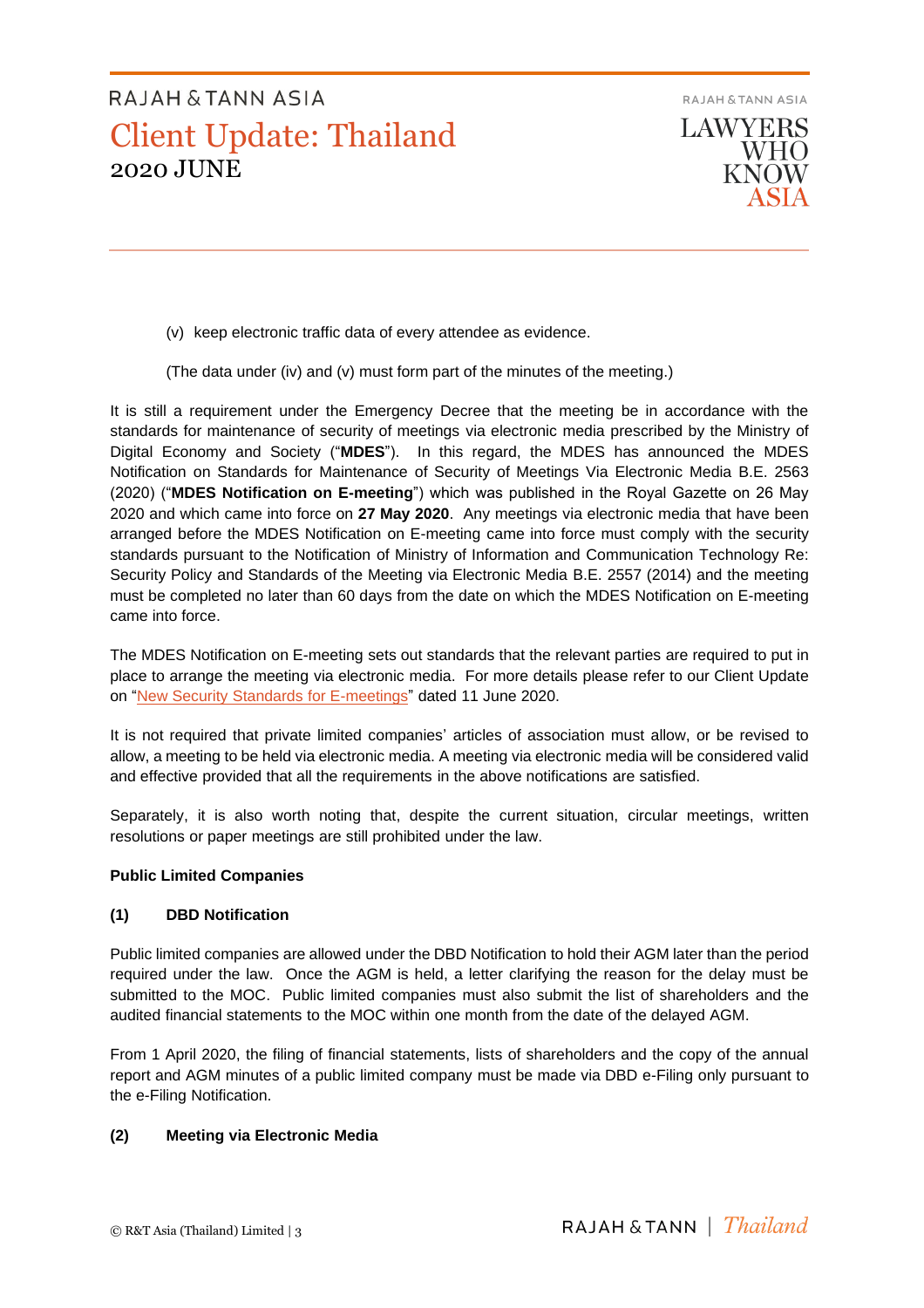RAJAH & TANN ASIA **LAWYERS WHO KNOW** 

According to a Declaration of the DBD of the MOC dated 24 March 2020, meetings of public limited companies can be conducted via electronic media in accordance with the same requirements applicable to the meetings of private limited companies set out above. This is provided that doing so is not prohibited in the public limited company's articles of association.

### **(3) CMSB Notification and SEC Notification**

In the case of listed companies, further relaxation measures are available under the Notification of the Capital Market Supervisory Board No. ThorJor. 28/2563, dated 27 March 2020 ("**CMSB Notification**"), and the Notification of the Securities and Exchange Commission No. SorJor. 31/2563, dated 27 March 2020 ("**SEC Notification**").

Under the CMSB Notification, if a listed company is not able to hold its AGM to appoint its auditor due to the COVID-19 situation, the listed company, by the Board of Directors, may instead appoint any auditor in the approved list of the Securities and Exchange Commission ("**SEC**"), and submit its financial statements for the first quarter of 2020 as reviewed by such auditor to the SEC. In this regard, the listed company shall propose the shareholders to appoint such auditor in the next shareholders meeting.

With respect to the SEC Notification, a listed company may request for a delayed submission of quarterly financial statements, annual reports, and annual financial statements for the period ending 1 January to 31 May 2020. The request must be sent to the SEC and contain at least the following information:

- Reason and necessity for the request for the delayed submission; in particular, impact of the COVID-19 situation on the listed company's preparation and submission of relevant statements and/or reports.
- Period of the delayed submission; in particular, (i) for the delayed submission of quarterly financial statements, the period must not be later than the deadline for the submission of the next financial statements, or (ii) for the delayed submission of the annual report and annual financial statements, the period must not be later than four months from the end of the fiscal year.
- The company's opinion in relation to the reason and necessity for the request for the delayed submission and the period for such delayed submission, which must be approved by the audit committee of the listed company or the board of directors, as the case may be.
- Other information which may be useful for the shareholders or investors.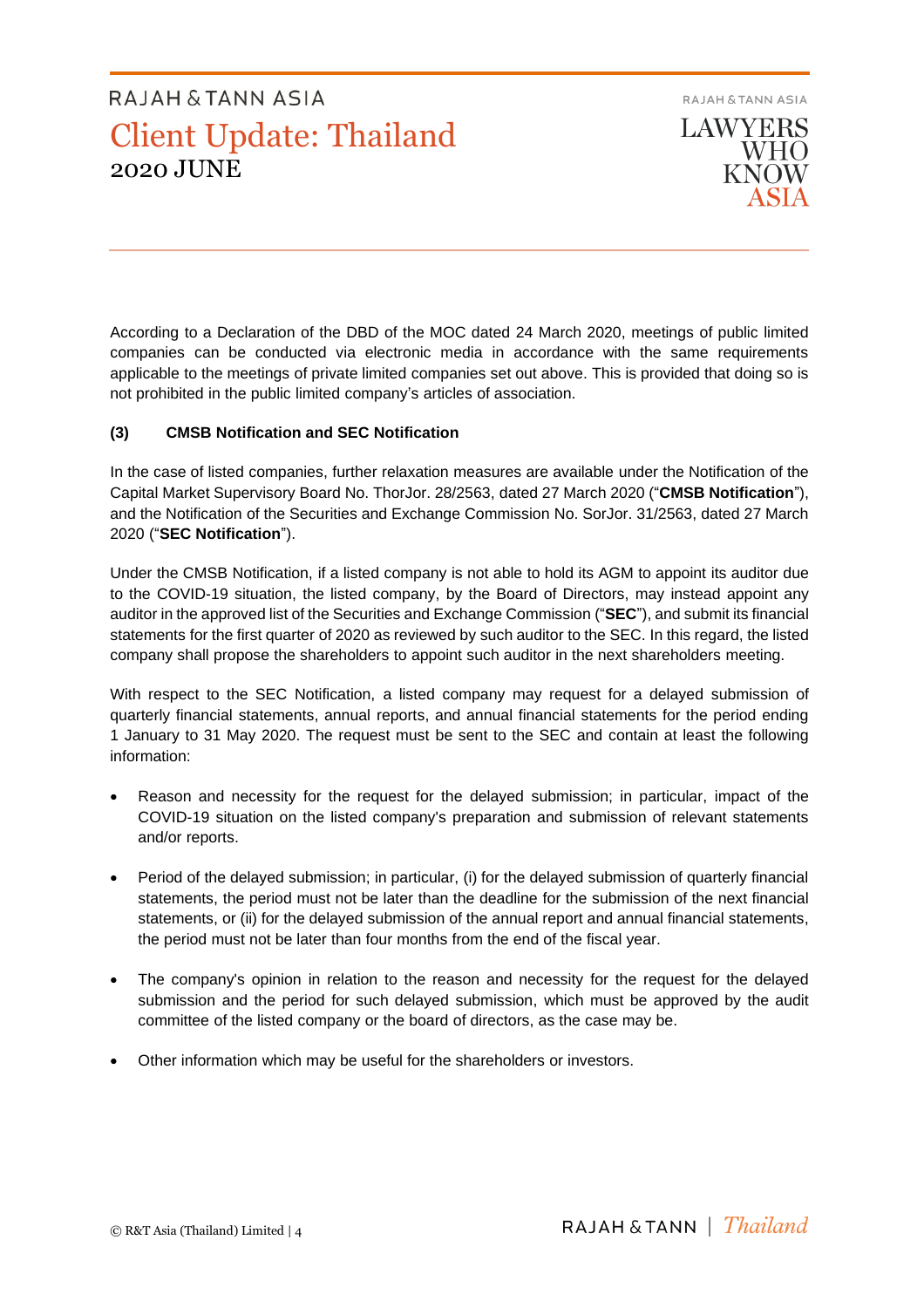RAJAH & TANN ASIA **LAWYERS WHO KNOW** ASIA

### **(4) Guidelines of the SET**

The Stock Exchange of Thailand ("**SET**") has issued guidelines on the holding of the AGM of listed companies. Among other matters, the SET suggested that the shareholders may appoint independent directors of the listed companies to be their proxy for the AGM, and that the listed companies may consider sharing the AGM via an electronic channel to facilitate the shareholders who cannot be physically present at the meeting. In such case, the listed company must notify relevant details to the shareholders in the invitation to the meeting, and announce the same in the website of the listed companies or SET link.

For more articles and updates from our teams across the region on COVID-19 and related legal issues, please visit [Rajah & Tann Asia's COVID-19 Resource Centre.](https://www.rajahtannasia.com/resource-centre/covid-19)

\* \* \*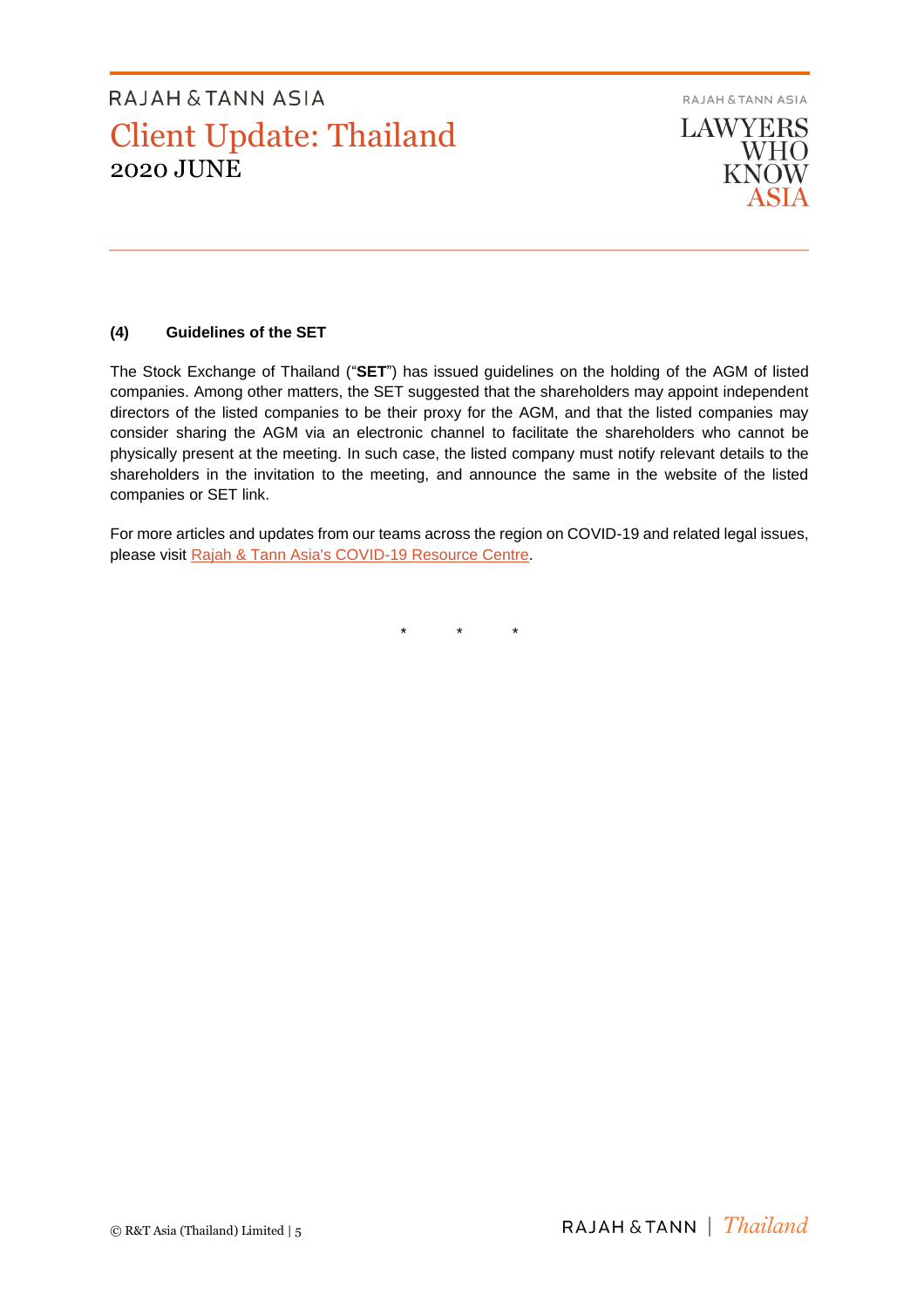RAJAH & TANN ASIA

**LAWYERS** WHO **KNOW** ASIA

# **Contacts**



**Surasak Vajasit** Managing Partner

D (66) 2656 1991 F (66) 2656 0833 surasak.v@rajahtann.com



**Sui Lin Teoh** Partner

D (66) 2656 1991 F (66) 2656 0833 [sui.lin.teoh@rajahtann.com](mailto:sui.lin.teoh@rajahtann.com)



**Melisa Uremovic** Partner

D (66) 2656 1991 F (66) 2656 0833 melisa.u@rajahtann.com



**Nattarat Boonyatap** Partner

D (66) 2656 1991 F (66) 2656 0833 nattarat.boonyatap@rajahtann.com



**Saroj Jongsaritwang Partner** 

D (66) 2656 1991 F (66) 2656 0833 [saroj.jongsariwang@rajahtann.com](mailto:saroj.jongsariwang@rajahtann.com)



**Dussadee Rattanopas** Partner

D (66) 2656 1991 F (66) 2656 0833 dussadee.rattanopas@rajahtann.com



**Visitsak Arunsuratpakdee** Partner

D (66) 2656 1991 F (66) 2656 0833 [visitsak.a@rajahtann.com](mailto:visitsak.a@rajahtann.com)



**Yingrak Treesaranuwattana** Senior Associate

D (66) 2656 1991 F (66) 2656 0833 [yingrak.t@rajahtann.com](mailto:yingrak.t@rajahtann.com)



**Wanvisa Puntawong** Senior Associate

D (66) 2656 1991 F (66) 2656 0833 wanvisa.puntawong@rajahtann.com



**Jantapa Erjongmanee** Associate

D (66) 2656 1991 F (66) 2656 0833 jantapa.e@rajahtann.com

RAJAH & TANN | Thailand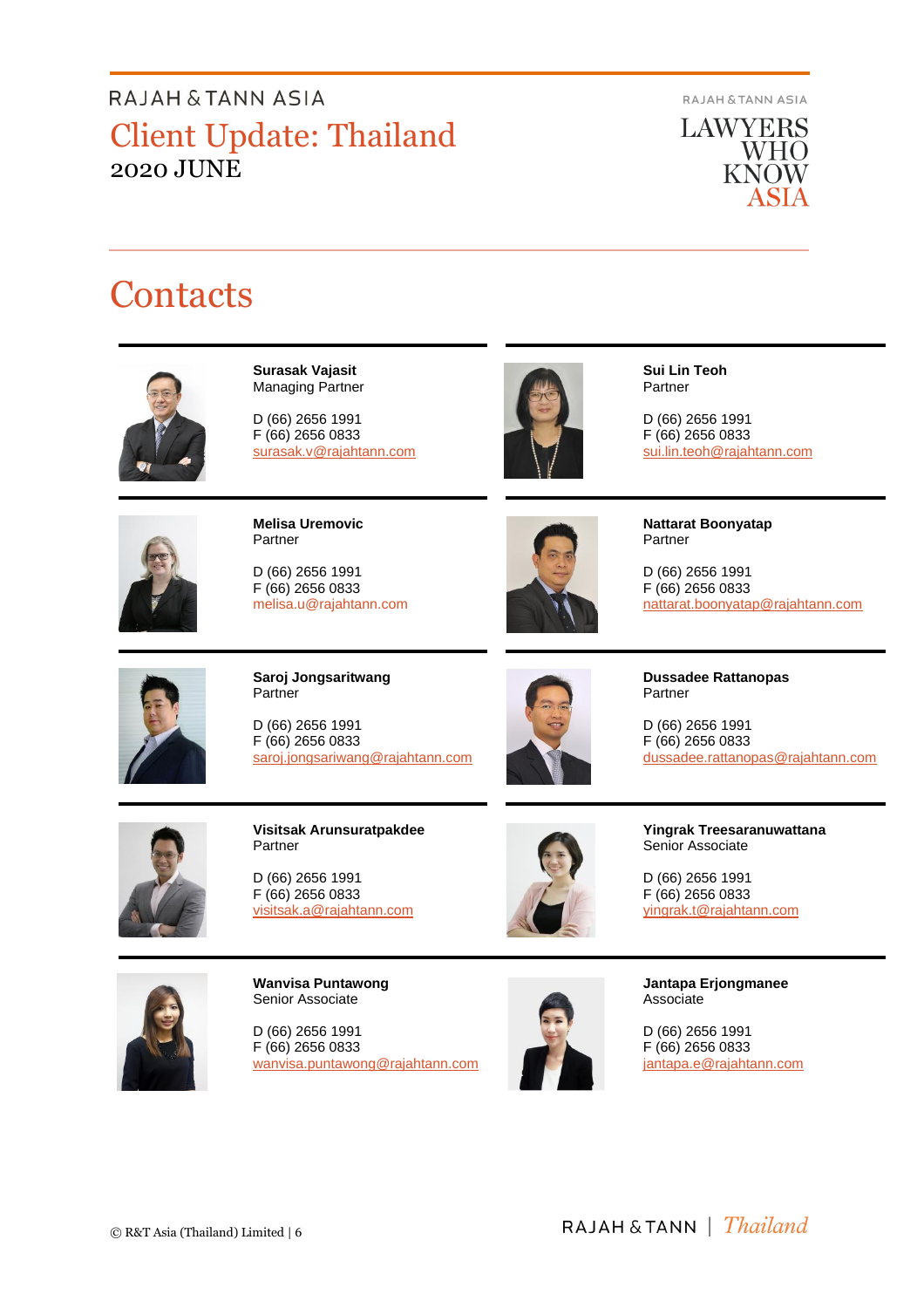**RAJAH & TANN ASIA** 

**LAWYERS WHO KNOW** 

# Our Regional Contacts

RAJAH & TANN  $\int$  *Singapore* **Rajah & Tann Singapore LLP** T +65 6535 3600 sg.rajahtannasia.com

### R&T SOK&HENG | Cambodia

**R&T Sok & Heng Law Office** T +855 23 963 112 / 113 F +855 23 963 116 kh.rajahtannasia.com

RAJAH & TANN 立杰上海 SHANGHAI REPRESENTATIVE OFFICE | China

**Rajah & Tann Singapore LLP Shanghai Representative Office** T +86 21 6120 8818 F +86 21 6120 8820

ASSEGAF HAMZAH & PARTNERS | Indonesia **Assegaf Hamzah & Partners**

#### **Jakarta Office**

T +62 21 2555 7800 F +62 21 2555 7899

cn.rajahtannasia.com

#### **Surabaya Office**

T +62 31 5116 4550 F +62 31 5116 4560 www.ahp.co.id

### RAJAH & TANN  $|$  *Lao PDR*

**Rajah & Tann (Laos) Co., Ltd.** T +856 21 454 239 F +856 21 285 261 la.rajahtannasia.com

### **CHRISTOPHER & LEE ONG** | Malaysia

**Christopher & Lee Ong** T +60 3 2273 1919 F +60 3 2273 8310 www.christopherleeong.com

#### RAJAH & TANN  $\mid$  *Myanmar*

**Rajah & Tann Myanmar Company Limited** T +95 1 9345 343 / +95 1 9345 346 F +95 1 9345 348 mm.rajahtannasia.com

### **GATMAYTAN YAP PATACSIL**

**GUTIERREZ & PROTACIO (C&G LAW)** | *Philippines* **Gatmaytan Yap Patacsil Gutierrez & Protacio (C&G Law)**  T +632 8894 0377 to 79 / +632 8894 4931 to 32 F +632 8552 1977 to 78 www.cagatlaw.com

### RAJAH & TANN | *Thailand*

**R&T Asia (Thailand) Limited** T +66 2 656 1991 F +66 2 656 0833 th.rajahtannasia.com

#### RAJAH & TANN LCT LAWYERS  $\mid$   $Vietnam$ **Rajah & Tann LCT Lawyers**

#### **Ho Chi Minh City Office**

T +84 28 3821 2382 / +84 28 3821 2673 F +84 28 3520 8206

#### **Hanoi Office**

T +84 24 3267 6127 F +84 24 3267 6128 www.rajahtannlct.com

Rajah & Tann Asia is a network of legal practices based in South-East Asia. Member firms are independently constituted and regulated in accordance with relevant local legal requirements. Services provided by a member firm are governed by the terms of engagement between the member firm and the client.

This Update is solely intended to provide general information and does not provide any advice or create any relationship, whether legally binding or otherwise. Rajah & Tann Asia and its member firms do not accept, and fully disclaim, responsibility for any loss or damage which may result from accessing or relying on this Update.